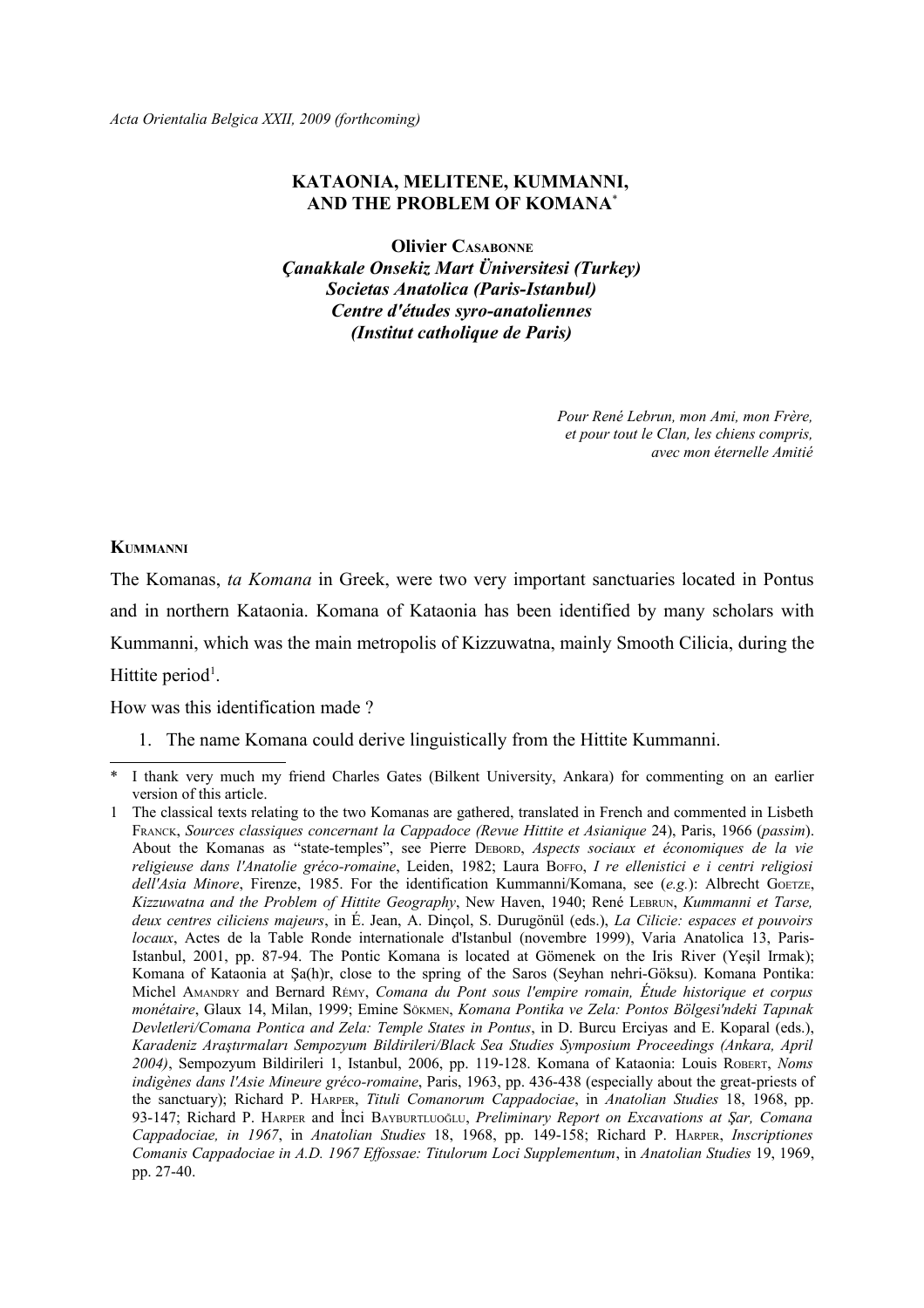2. Kummanni was, as its name indicates, a holy town. In Anatolian Hurrian-Luwian language, *Kumme-/i-* means "holy". Komana of Kataonia was known during the Hellenistic and Roman times as a *hierapolis*, a sacred city. So, according to many scholars, the country Kizzuwatna extended from eastern Cilicia to northern Kataonia<sup>[2](#page-1-0)</sup>.

The equation Kummanni/Komana now must be rejected for several reasons:

- 1. There are two Komana and only one Kummanni, even if it seems that Kataonic Komana existed first. The two Komanas are nevertheless old and similar (Strabo XII.3.32). In addition, they could have been administered by the same great-priest and clergy during the pre-Hellenistic times. Strabo (XII.3.32) mentions the "exoduses" of the goddess Mā in the two Komanas. These "exoduses" could correspond to the travel of the goddess from one Komana to the other, and vice versa, twice a year, probably during some equinoctial feast. We know well that this kind of festival occurred during the Hittite period<sup>[3](#page-1-1)</sup>.
- 2. A Neo-Assyrian text dating to the  $9<sup>th</sup>$  century B.C. mentions that Šalmanesar III crossed the Amanus Mountains into Cilicia and conquered three fortified cities in 839-838: Abarnani, Luzanda, and Kisuatni. Kisuatni clearly corresponds to Hittite Kizzuwatna, which was not only the name of Hittite eastern Cilicia but also the other name of Kummanni. So, Kummani-Kizzuwatna is to be located in eastern Cilicia, quite close to the Amanus. I have proposed to identify it with Kastabala, an important sacred city during the Achaemenid period according to an Aramaic inscription; in Hellenistic and Roman times, it was known as a *hierapolis<sup>[4](#page-1-2)</sup>*.
- 3. Moreover, Jean,<sup>[5](#page-1-3)</sup> pointing out a Hittite text (KUB 40.2) that might attest the existence of olive trees in the territory of Kummanni, noted that the cultivation of olive trees

<span id="page-1-0"></span><sup>2</sup> See quite recently the maps in *Die Hethiter und ihr Reich, Das Volk der 1000 Götter*, Catalogue of the exposition held in Bonn (2002), Bonn, 2002, pp. 302-307.

<span id="page-1-1"></span><sup>3</sup> Olivier CASABONNE, *Syro Anatolica Scripta Minora* IV.I, *Les deux Komana et les exodes de Mâ*, in *Le Muséon* 116 (fasc. 3-4), 2003, pp. 281-283.

<span id="page-1-2"></span><sup>4</sup> For a location of Kummanni-Kizzuwatna in eastern Cilicia, see Shigeo YAMADA, *The Construction of the Assyrian Empire, A Historical Study of the Inscriptions of Shalmanesar III (859-824) Relating to His Campaigns to the West*, Leiden-Boston-Köln, 2000, pp. 200-205; Marie-Claude TRÉMOUILLE, *Kizzuwatna, terre de frontière*, in Jean *et alii* (eds.), *Op. Cit.* (n. 1), pp. 57-78. For my proposal to locate Kummanni at Kastabala and Luzanda (Hittite Lawazantiya, another important metropolis and sacred city in Kizzuwatna) at Sirkeli Höyük: Olivier CASABONNE, *Notes ciliciennes* 12: *Quelques villes et capitales ciliciennes à l'âge du Fer: toponymie et géographie historique*, in *Anatolia Antiqua* 10, 2002, pp. 185-195; *id.*, *La Cilicie à l'époque achéménide*, Persika 3, Paris, 2004, pp. 138-142; Ekin KOZAL, Mirko NOVAK, Olivier CASABONNE and Éric JEAN, *Sirkeli Höyük Kazıları ve Hitit Kenti Lawazantiya (Kilikiya)*, in *Haberler (Türk Eskiçağ Bilimleri Enstitüsü*) 23, ocak 2007, pp. 14-15.

<span id="page-1-3"></span><sup>5</sup> Éric JEAN, *Archéobotanique et géographie historique: l'olivier en Kizzuwatna*, in A. Süel (ed.), *Acts of the 5th International Congress of Hittitology (Çorum 2002)*, Ankara, 2005, pp. 453-470.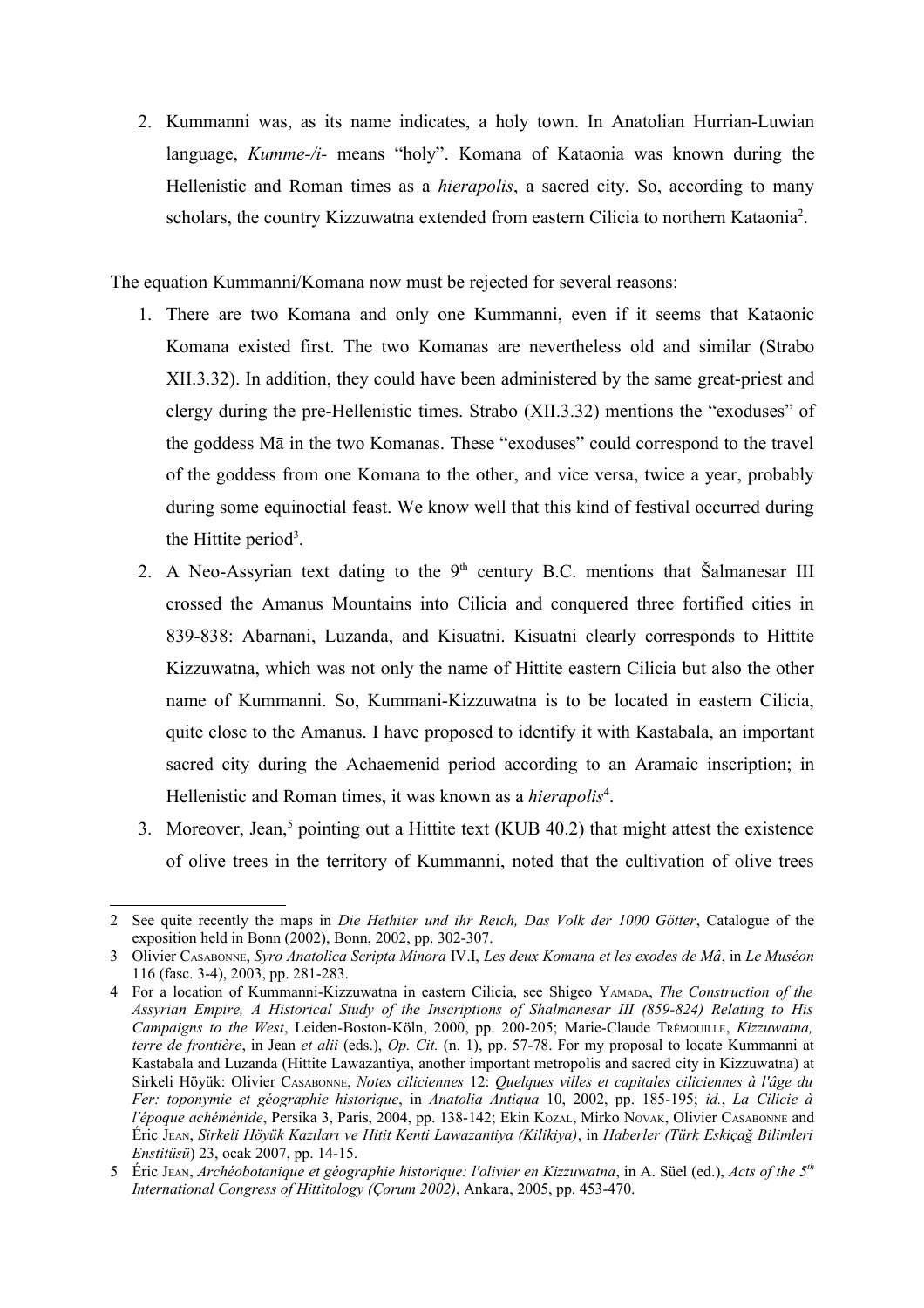was not possible in northern Kataonia, the region of Komana, which is at an altitude of ca. 1500 m. Of course, we well know that, if encouraged by market condition, olive trees can be cultivated at this altitude, despite cold and long winters<sup>[6](#page-2-0)</sup>. It was for example the case at Sagalassos in high Pisidia (altitude: between 1000 and 1500 m.) during the Hellenistic and Roman periods. It was not the case in Kataonia, and I totally agree with Jean<sup>[7](#page-2-1)</sup>. In the *Geography* of Strabo an important passage, which has not been remarked by commentators, not even by Jean in his important article, tells us that "Kataonia is a broad hollow plain, and produces everything except evergreen-trees" (XII.2.2). What are these "evergreen-trees" (*aeithala* in the Greek text) ? They cannot be of course conifers, which are evergreen. Kataonia lies in the mountainous Antitaurus, which is full of these kinds of trees. For me, the evergreen-trees mentioned by Strabo have to be identified as typical Mediterranean trees such as the holm oak (or ilex) and the olive tree. So, even in the time of Strabo, at the beginning of the Roman empire, when the olive tree and olive oil market were so important, there were no olive trees in Kataonia. This means very probably that it was also the case during the Hittite period and so that Kummanni cannot be Komana.

\*\*\*

### **BORDERS**

In Neo-Assyrian texts, Melitene is known as Meliddu. This important Neo-Hittite kingdom, althought integrated into the Assyrian empire, often tried to breake free with the help of Urartiean and Cappadocian (Cimmerian as well) kingdoms between the the 9<sup>th</sup> and the 7<sup>th</sup> centuries B.C.<sup>[8](#page-2-2)</sup> Meliddu is also the name of the main metropolis of this kingdom, the present Malatya. In one Neo-Assyrian text an other name of Melitene is Kammanu. Few scholars have linked this name with Komana. Could it be possible that Kataonia and Melitene formed at this time a single administrative entity ? It is very possible. Once more, let us read Strabo, who tells that "the ancients (…) placed Kataonia after Cappadocia, and then the Euphrates and the tribes beyond it so as to include in Kataonia Melitene (…)" (XII.1.2).

<span id="page-2-0"></span><sup>6</sup> A very good example about the so-called "Little-Ice Age" in western Europe is given by Emmanuel LE ROY LADURIE, *Histoire du climat depuis l'an Mil*, Champs-Flammarion, volume I, Paris, 1983, p. 29.

<span id="page-2-1"></span><sup>7</sup> *Loc. Cit.* (n. 5) with references to Sagalassos archaeological surveys and studies.

<span id="page-2-2"></span><sup>8</sup> For Meliddu, see (*e.g.*): Paul NASTER, *L'Asie Mineure et l'Assyrie aux VIIIe et VIIe siècles av. J.-C.*, Bibliothèque du Muséon, Louvain, 1938; Askold IVANTCHIK, *Les Cimmériens au Proche-*Orient, Orbis Biblicus et Orientalis 127, Fribourg, 1993; Anna Margherita JASINK, *Gli stati neo-ittiti. Annalisi delle fonti scritte e sintesi storica*, Studia Mediterranea 10, Pavia, 1995.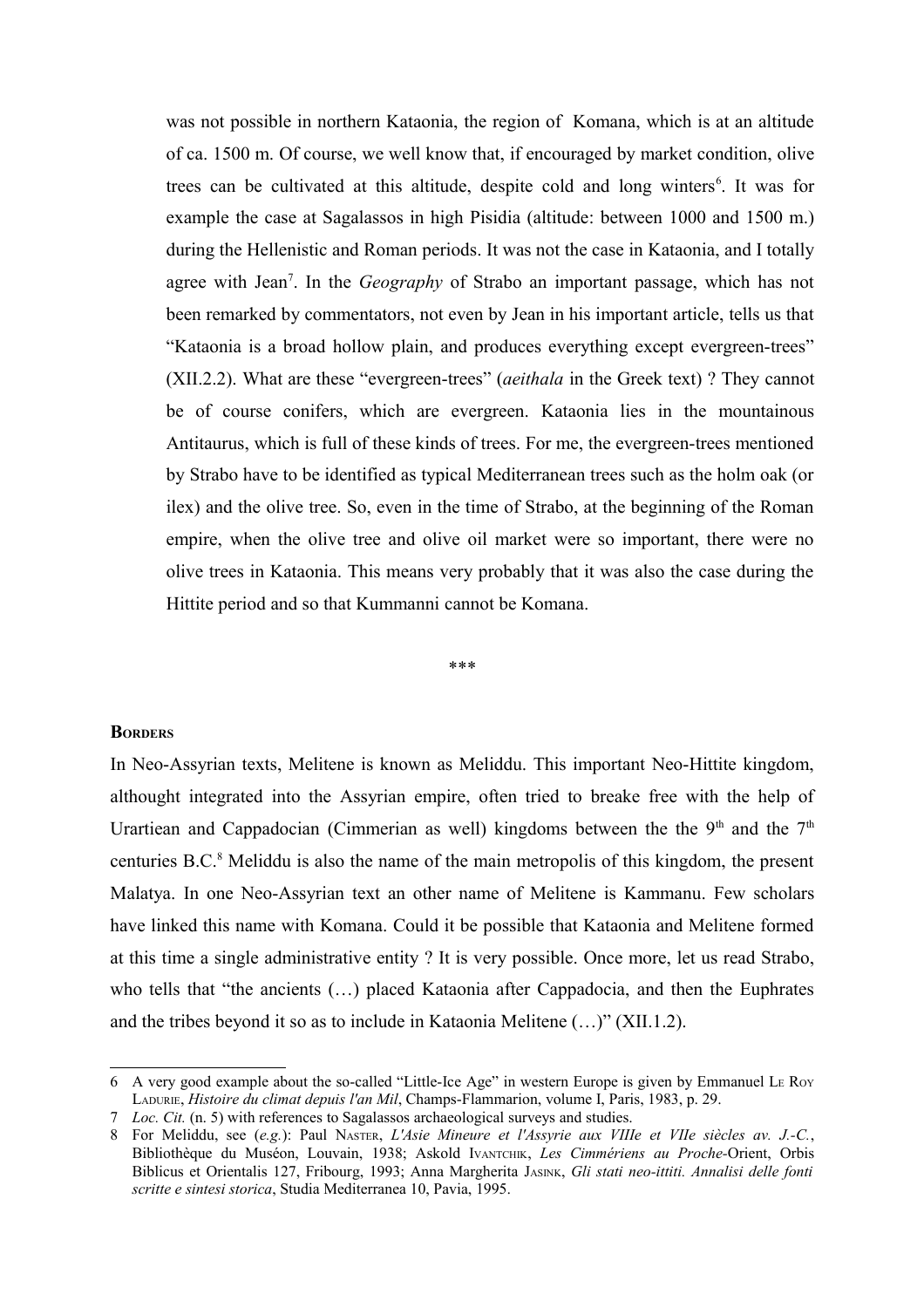What was the political situation of the combined Melitene and Kataonia during the Achaemenid period, that is, after the Neo-Assyrian period and before their integration into the Hellenistic kingdom of Cappadocia in the middle of the 3<sup>rd</sup> cent. B.C.? Herodotus tells us that the Halys River flows through the country of the Cilicians and that the border between Cilicia and Armenia is the Euphrates River (Hdt. I.72 and V.52). The Cilicia in question is not the sub-Tauric classical one but the later Cappadocian *strategeia* called Cilicia, the metropolis of which is Mazaka/Cesarea, the present Kayseri (Strabo XII.2.7). This Cappadocian Cilicia is perhaps attested in a Hittite text as well as in a Neo-Hittite inscription from Gurgum (Karaman Maraş). Moreover, the Euphrates as the border between this Cappadocian Cilicia and Armenia is very probably not the great Euphrates but an eastern Cappadocian affluent of the Halys River, quite close to Kayseri. So, it seems plausible that during the Achaemenid period Melitene and Kataonia were integrated within the Urartean/Armenian satrapy, which could lie as far west as the longitude of the Antitaurus and of the Pontic Komana. The Pontic Komana would continue to be connected with Armenia, according to Strabo XII.3.36 ("Now Komana is a populous city and is a notable emporium for the people from Armenia"), even as it became a city of the kingdom of Pontus<sup>[9](#page-3-0)</sup>.

\*\*\*

### **THE NAME KOMANA**

Let us return to the other name of Melitene in Neo-Assyrian texts, Kammanu. It could be a good intermediary name on the etymological ladder, between the early form and the eventual Komana. According to Thuillos (*Etym. Magn.* 526.33[10](#page-3-1)), the name Komana has to be interpreted as "shady". It could be why the Greek word *komē* means "hair", because hair shades the head. From this Kataonian gloss the great Hittitologist Neumann proposed to compare Komana with Hittite *kamar(ra)-*, which according to him means "shade, darkness" ("Dunkelheit, Schatten")<sup>[11](#page-3-2)</sup>. This conclusion is no longer acceptable. We well know today that the Hittite word *kamar(ra)-* means "mist, fog"[12](#page-3-3), something unclear, far, quite elusive and

<span id="page-3-0"></span><sup>9</sup> For this question and references to documents and studies, see: Olivier CASABONNE, *Notes ciliciennes* 17: *Á propos de la Cilicie cappadocienne et des régions adjacentes*, in *Anatolia Antiqua* 12, 2004, pp. 43-44.

<span id="page-3-1"></span><sup>10</sup> FRANCK, *Op. Cit.* (n. 1), p. 94.

<span id="page-3-2"></span><sup>11</sup> Gunter NEUMANN, *Untersuchungen zum Weiterleben hethitischen und luwischen Sprachgutes in hellenistischer und römischer Zeit*, Wiesbaden, 1961, p. 32.

<span id="page-3-3"></span><sup>12</sup> See the reference to a report by A. KAMMENHUBER of Neumann's study (*Op. Cit.*) in FRANCK, *Op. Cit.* (n. 1), p. 94, n. 193.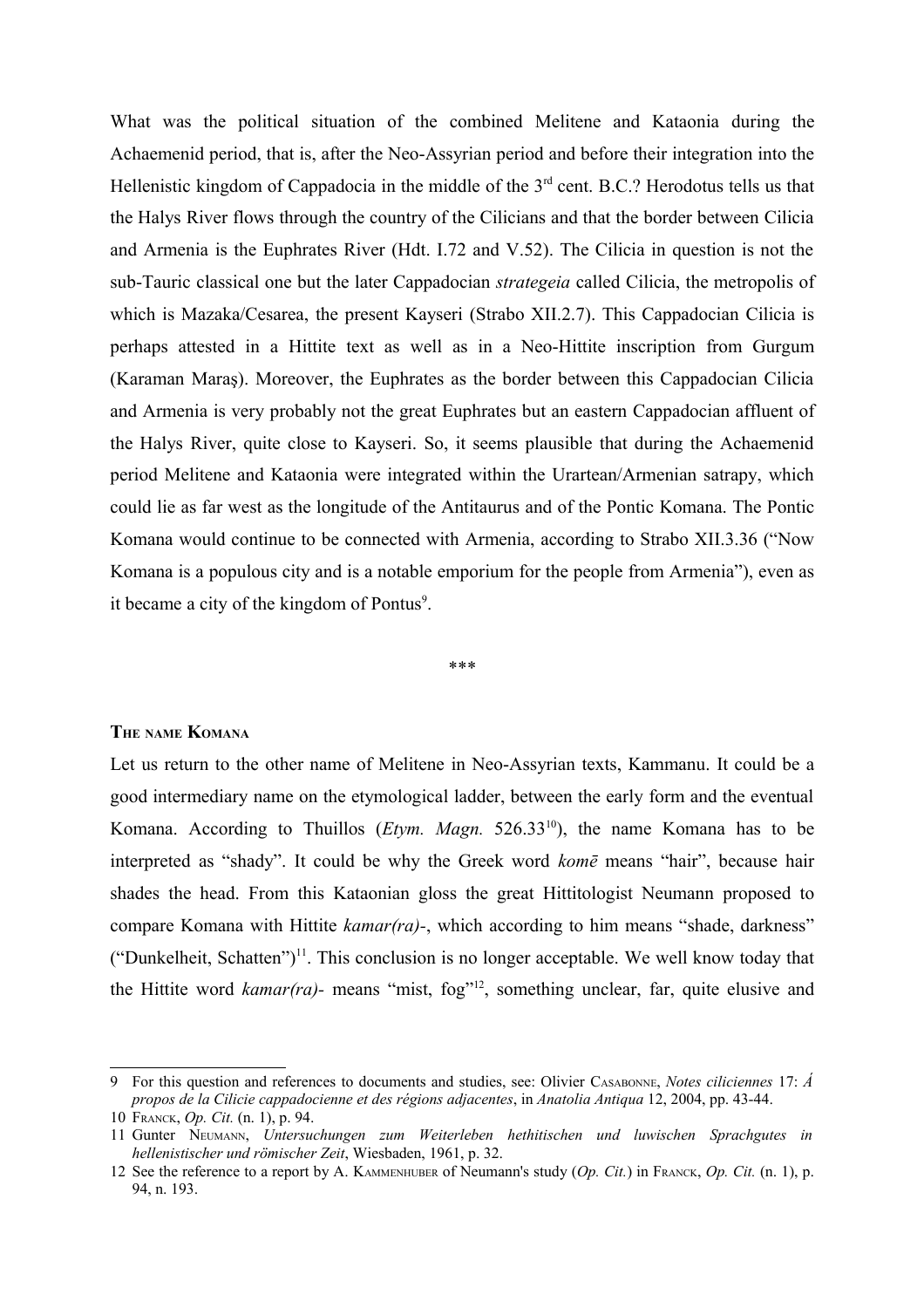imperceptible. But the word *kamarra-* is a good candidate as an etymology for Komana. How can the transformation from *kamarra-* to Komana be linguistically possible ?

Firstly, the alternation r/n is possible. We can note such Hittite words as *uttar* ("deal, matter, word"), which becomes *uttanas* in the genitive; *watar* ("water"), which becomes *we/itenas* in the genitive[13](#page-4-0); *pahhur* ("fire"), which becomes *pahhuni* in the dative. We can easily find more examples $^{14}$  $^{14}$  $^{14}$ .

The problem now is the alternation a/o. It is linguistically difficult to explain. But we well know the example of the Hittite toponym Paduwatta, transformed into Podandos in late antiquity and the Byzantine period, and into Pozantı in modern times: a town close to the Cilician gates $15$ .

So we could have the evolution *kamarra- >* \*Kaman(n)a (which could correspond to the Neo-Assyrian Kammanu) > later Komana. I write "later Komana" because this toponym is not attested before the early beginning of the Roman imperial period, in Strabo and in the Pseudo-Caesar<sup>[16](#page-4-3)</sup>. Unfortunately, a place-name Kamarra or Kaman(n)a is not attested in any Hittite or Neo-Hittite texts, as much as I know; and none archaeological level dating to pre-Hellenistic period has been found in the two Komanas<sup>[17](#page-4-4)</sup>. But we can consider that at the beginning it is not a toponym, but it concerns the deity of the two Komana.

\*\*\*

<span id="page-4-0"></span><sup>13</sup> We might recognize this word in the Hittite name Kizzuwatna < *kez-watna* "the waters from this part/side": Marie-Claude TRÉMOUILLE, *Kizzuwatna, a Land of Exchanges*, in *European Union Mosaic Programme, Mersin Region Steeped in Ancient History*, Mersin Chamber of Commerce and Industry, Mersin, 2004, pp. 25-26, especially p. 25. This hypothesis is very interesting: during the Iron Age (Neo-Hittite period), in a local inscription found not far from Adana and dating probably to the second half of the 8<sup>th</sup> century, eastern Cilicia is called "the country of the river": René LEBRUN and Julien DE VOS, *À propos de l'inscription bilingue de l'ensemble sculptural de Çineköy*, in *Anatolia Antiqua* 14, 2006, pp. 45-64, especially pp. 53-56; Olivier CASABONNE, *From Cappadocia to Cilicia: Two Anatolian Notes*, in O. Tekin (ed.), *Clemens Bosch, Sabahat Atlan, Nezahat Baydur Festschrift*, Istanbul (forthcoming). The Saros and the Pyramos are such very important and impressive rivers in eastern Cilicia that we can use the expression "Mesopotamian Cilicia": Claude MUTAFIAN, *La Cilicie au carrefour des empires*, Paris, 1988, vol. 1, pp. 10-12; Olivier CASABONNE, *La Cilicie à l'époque achéménide*, Persika 3, Paris, 2004, pp. 35-36.

<span id="page-4-1"></span><sup>14</sup> I thank René Lebrun for this grammatical information.

<span id="page-4-2"></span><sup>15</sup> NEUMANN, *Op. Cit.* (n. 11), p. 30. For a>o, see also the hypothesis concerning Luwian/Hittite *ura* ("big, great") > Latin *uro*, which is proposed by François MICHEL and Éric RAIMOND, *Remarques sur deux anthroponymes indigènes de Sardaigne*, in *L'Africa Romana* 14 (Sassari 2000), Rome, 2002, pp. 1617-1626, especially p. 1619.

<span id="page-4-3"></span><sup>16</sup> FRANCK, *Op. Cit.* (n. 1).

<span id="page-4-4"></span><sup>17</sup> AMANDRY-RÉMY, *Op. Cit.* (n. 1), HARPER-BAYBURTLUOĞLU, *Loc. Cit* (n. 1). The presence of Hittite reliefs in north-western Kataonia (Fıraktin, Hanyeri...: good pictures and descriptions in Horst EHRINGHAUS, *Götter, Herrscher, Inschriften. Die Felsreliefs der hethitischen Grossreichszeit in der Türkei*, Mainz am Rhein, 2005, pp. 59-80) is not a convincing argument for a location of Kummanni at Komana. They could attest the importance of the Kataonian roads between Central Anatolia and eastern Cilicia: Olivier CASABONNE, *Brèves remarques à propos du Taurus cilicien, des Hittites aux* Romains, in *L'Asie Mineure dans l'Antiquité: échanges, populations et territoires (Actes du Colloque international de Tours, octobre 2005)*, Tours (forthcoming); *id.*, *From Cappadocia to Cilicia*, *Loc. Cit.* forthcoming (n. 13).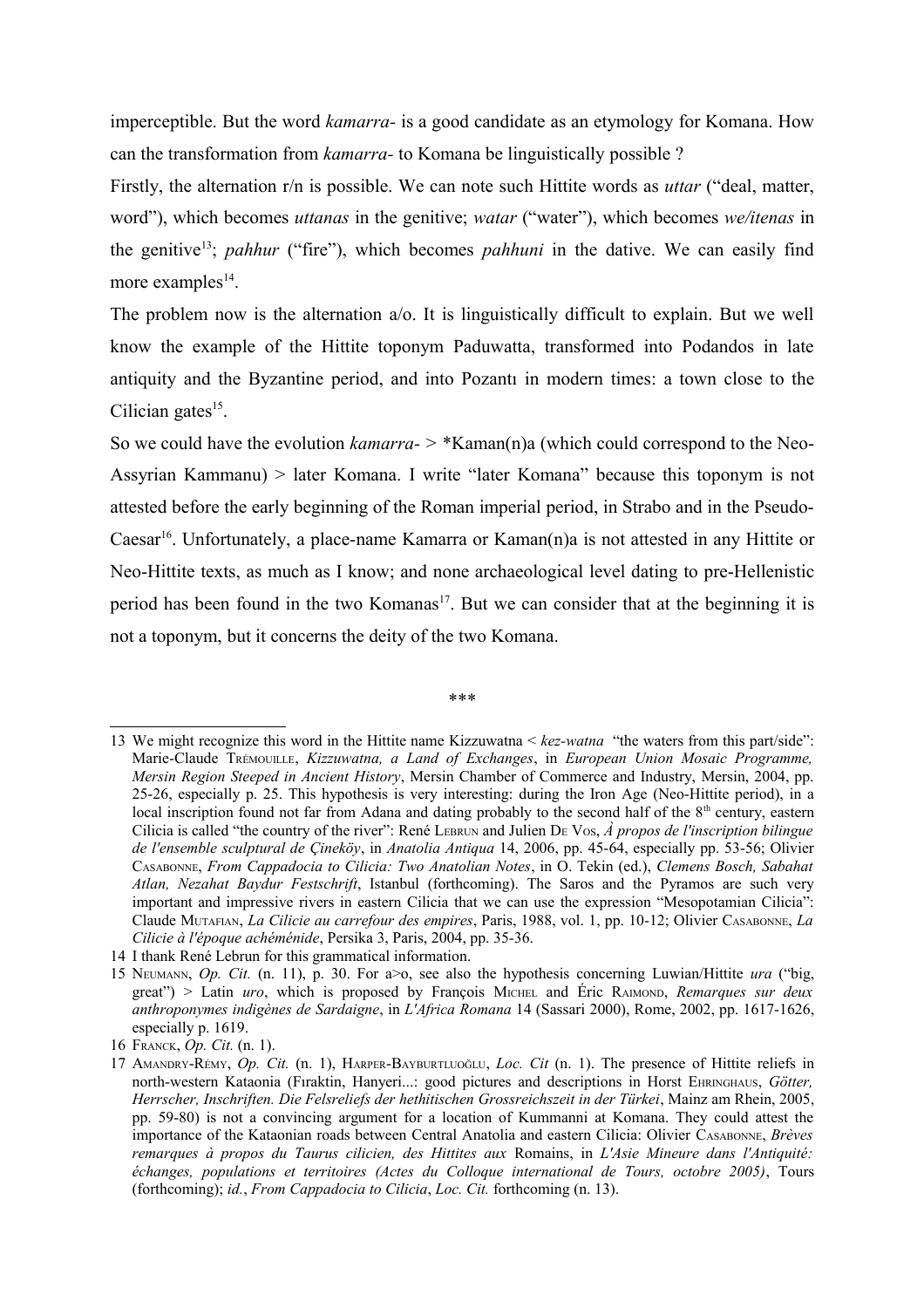## **THE GODDESS M<sup>Ā</sup>**

In classical texts the goddess, honoured in the Komanas, is known as Mā. This name could be the abbreviation of an Anatolian mother-goddess known as Mama, a *Magna Mater*, in the second millenium<sup>[18](#page-5-0)</sup>. The Romans compared her with Enyo-Bellone. She appears armoured and radiated on coins struck in the Pontic Komana during the Roman imperial period. The most interesting thing is that the weapon she holds, her symbol, is a club (or a mace)<sup>[19](#page-5-1)</sup>.

Deities with a club (or mace) are not numerous in classical Anatolia. After Hellenization, which really began in the  $4<sup>th</sup>$  century B.C. before Alexander the Great, there was Herakles. Even if he was depicted on coins, seals, and reliefs as the Theban hero, Herakles often corresponds to local native Anatolian deities such as Santa in Cilicia<sup>[20](#page-5-2)</sup>. There is also Kakasbos, the rider-god, especially (but not only) in Pisidia<sup>[21](#page-5-3)</sup>. Moreover the club or the mace seems to be the symbol of the important god of Mt. Argaeus mountain, a protector of horses, possibly the Anatolian god Pirwa<sup>[22](#page-5-4)</sup>: the mace replaces the traditional representation of the sacred Mt. Argaeus on coinage of Mazaka-Caesarea (Kayseri) dating to Hadrian<sup>[23](#page-5-5)</sup>. All these deities with a club are male<sup>[24](#page-5-6)</sup>. It was the same during the Hittite period when the mace was the weapon of the main tutelary (storm-)god of the Hittite monarchy, Tešub, and indeed of other gods<sup>[25](#page-5-7)</sup>. The fact that M $\bar{a}$  seems to be the only goddess with a club might indicate her nature and personality. Her mace may point to her mixed nature as both goddess and god, a woman

<span id="page-5-0"></span><sup>18</sup> René LEBRUN, *Syncrétismes et cultes indigènes en Asie Mineure méridionale*, in *Kernos* 7, 1994, pp. 145-157, especially pp. 150-151, but I do not agree with Lebrun when he writes (p. 150) that there could have been a syncretism between Mama and the Hurrian goddess Hebat (see *infra*). The hypothesis of Lebrun is easily understood: when he was writing his article, he thought – like the great majority of scholars – that Komana of Kataonia was the Hittite Kummanni where Hebat was the main goddess. We have seen that the equation Kummanni/Komana is no longer acceptable (*supra*).

<span id="page-5-1"></span><sup>19</sup> Representations of Mā: Henri SEYRIG, *Une déesse anatolienne*, in *Antike Kunst* 13, 1970, pp. 76-78; AMANDRY-RÉMY, *Op. Cit.* (n. 1), pp. 19-20. Note the mistake in SÖKMEN, *Loc. Cit.* (n. 1), p. 125 and p. 135: the spear is not the the main weapon of Mā.

<span id="page-5-2"></span><sup>20</sup> Emmanuel LAROCHE, *Un syncrétisme gréco-anatolien: Sandas = Héraklès*, in *Les syncrétismes dans les religions grecque et romaine (Actes du Colloque de Strasbourg, juin 1971)*, PUF, Paris, 1973, pp. 103-114.

<span id="page-5-3"></span><sup>21</sup> Louis ROBERT, *Un dieu anatolien: Kakasbos*, in *Hellenica* III, Paris, 1946, pp. 38-74; LEBRUN, *Loc. Cit.* (n. 18), pp. 147-148. See also in İnci DELEMEN, *Anatolian Rider-Gods, A Study on Stone Finds from the Regions of Lycia, Pisidia, Isauria, Lycaonia, Phrygia, Lydia and Caria in the Late Roman Period*, Asia Minor Studien 35, Bonn, 1999.

<span id="page-5-4"></span><sup>22</sup> Olivier CASABONNE, *La divinité du mont Argée*, in *Res Antiquae* 3, 2006, pp. 191-198; *id.*, *Le dieu-taureau et la montagne divinisée: brèves remarques à propos d'un groupe de sceaux de Kültepe-Kaneš*, in M. Alparslan, M. Doğan-Alparslan, Hasan Peker (eds.), *Vita, Belkıs Dinçol ve Ali Dinçol'a Armağan/Festschrift in Honor of Belkıs Dinçol and Ali Dinçol*, Istanbul, 2007, pp. 133-135.

<span id="page-5-5"></span><sup>23</sup> Nezahat BAYDUR, *Anadolu'daki Kutsal Dağlar, Dağ-Tanrılar*, Istanbul, 1994, p. 15, no. 41.

<span id="page-5-6"></span><sup>24</sup> A statue of a god/goddess (?) with a mace has been found in Kerkenes Dağ (probably the Herodotus' Pteria), close to one of the entrances of the town: Geoffrey and Françoise SUMMERS, *Kerkenes News/Kerkenes Haberler* 8, METU Press, Ankara, 2005, p. 11. I think it could be the representation of the tutelary god/goddess (?), protector of the city.

<span id="page-5-7"></span><sup>25</sup> For an example at Yazılıkaya see: Maurits N. VAN LOON, *Anatolia in the Second Millenium B.C.*, Iconography of Religions XV/12, Leiden, 1985, pp. 23*sqq.*